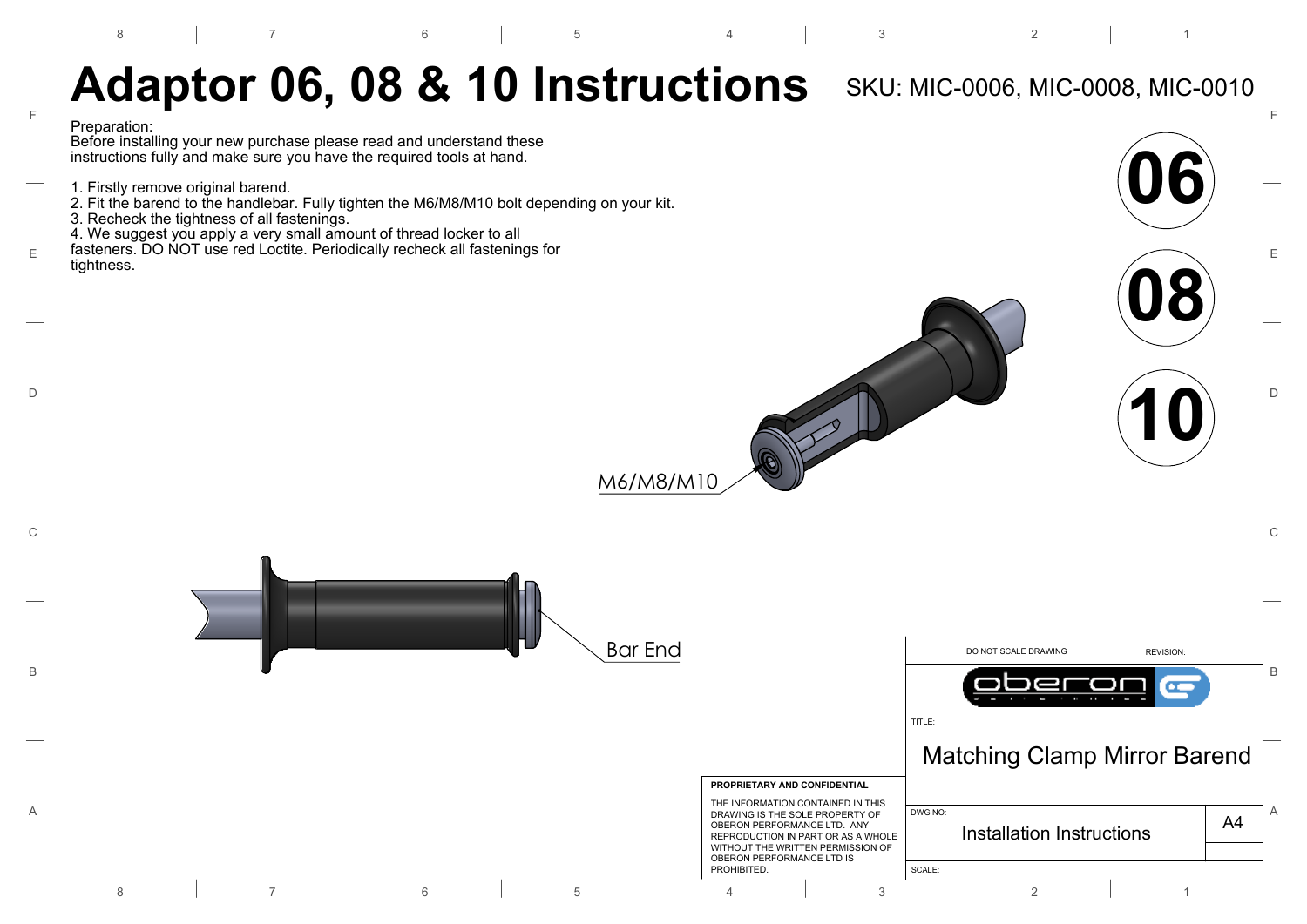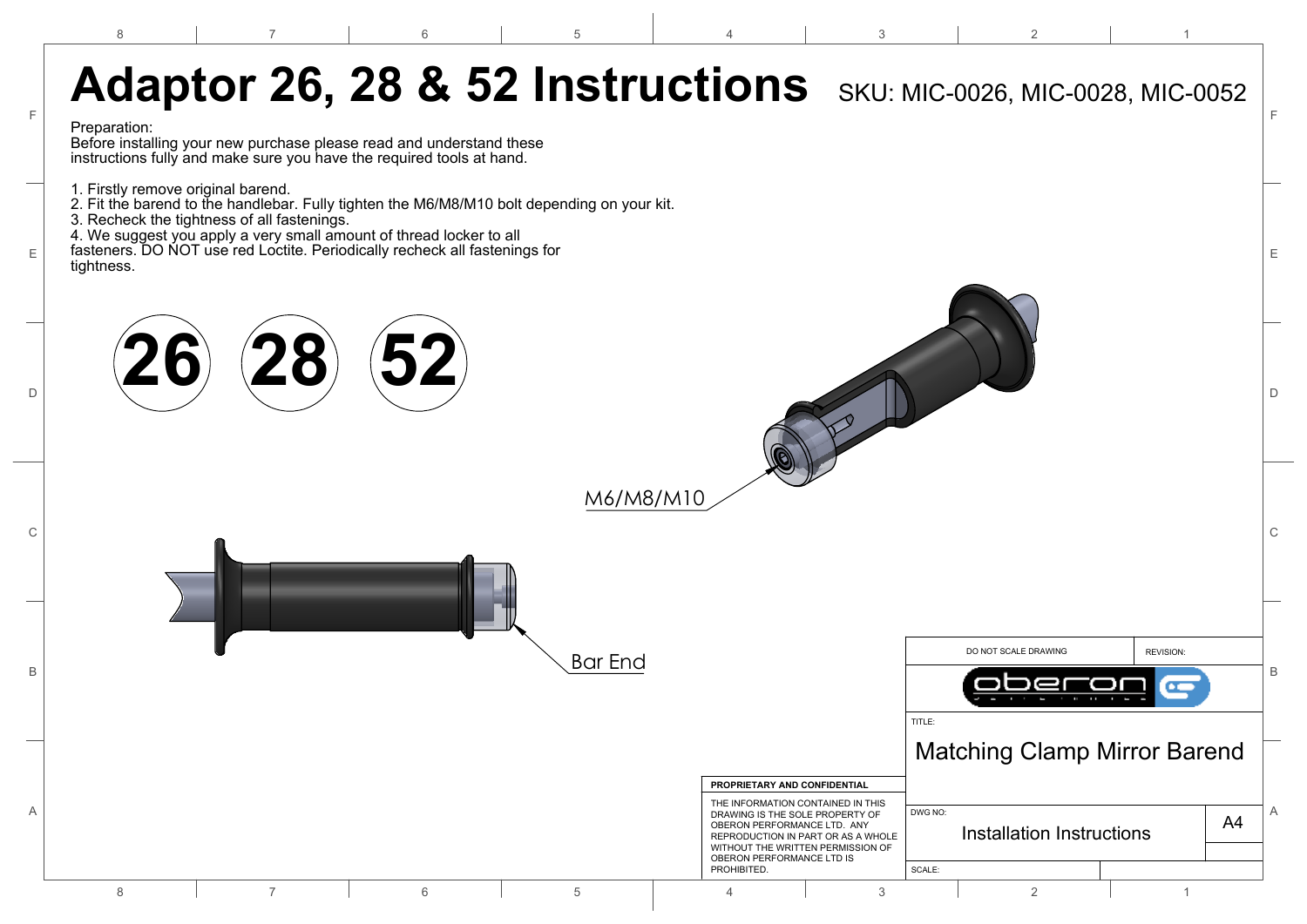6

7

4

2

 $\overline{a}$ 



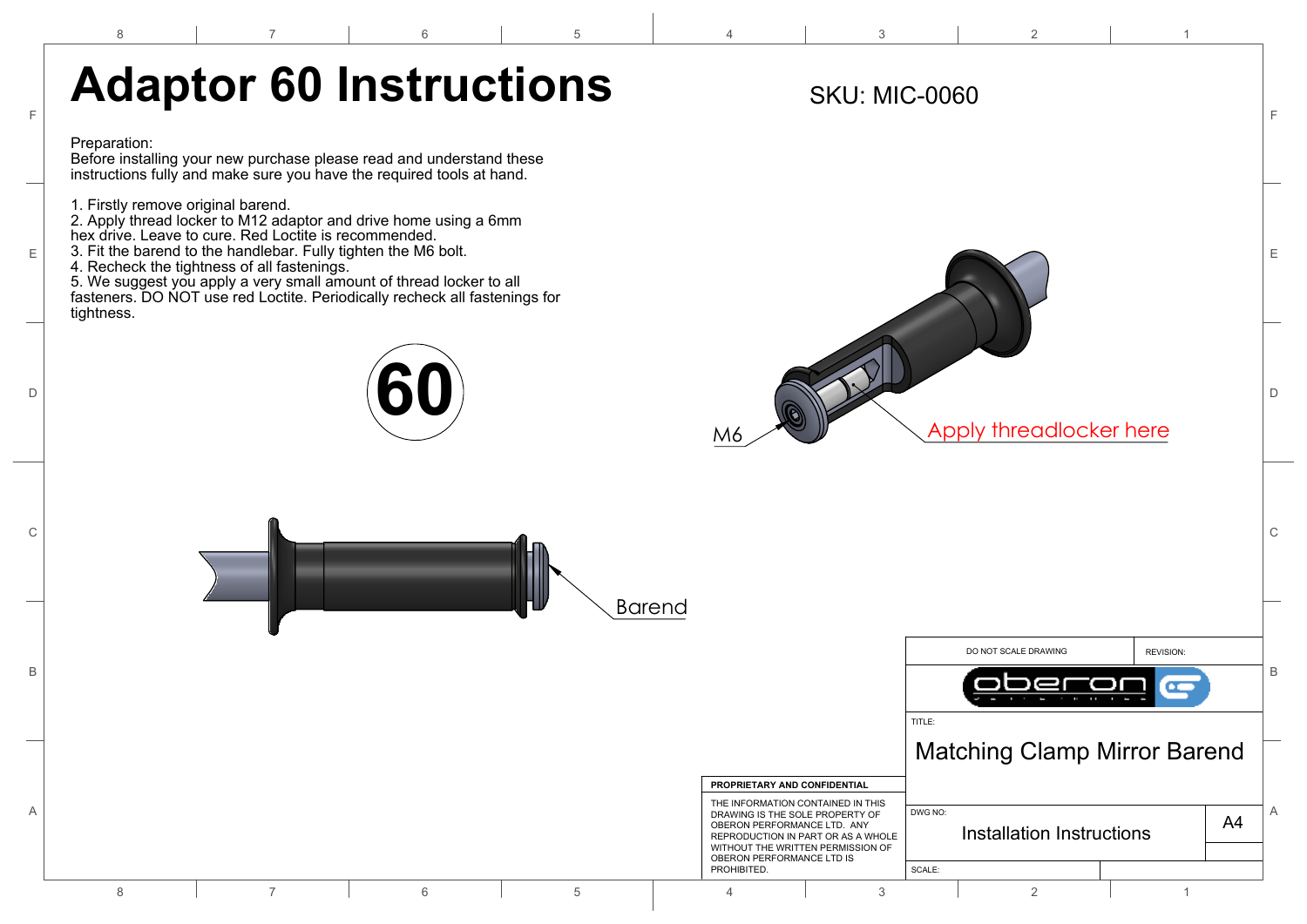12mm/14mm Collet Bar End 17mm Adaptor 19mm Adaptor 18mm Collet 22mm Collet **14 18 22** DO NOT SCALE DRAWING REVISION: TITLE: DWG NO: SCALE: A4 **PROPRIETARY AND CONFIDENTIAL** A BRAWING IS THE SOLE PROPERTY OF DWG NO: DRAWING IS THE SOLE PROPERTY OF DWG NO: B B  $\mathbb{C}$  (and  $\mathbb{C}$   $\mathbb{C}$   $\mathbb{C}$   $\mathbb{C}$   $\mathbb{C}$   $\mathbb{C}$   $\mathbb{C}$   $\mathbb{C}$   $\mathbb{C}$   $\mathbb{C}$   $\mathbb{C}$   $\mathbb{C}$   $\mathbb{C}$   $\mathbb{C}$   $\mathbb{C}$   $\mathbb{C}$   $\mathbb{C}$   $\mathbb{C}$   $\mathbb{C}$   $\mathbb{C}$   $\mathbb{C}$   $\mathbb{C}$   $\mathbb{C}$  D D 6. Recheck the tightness of all fastenings. E  $\left\lfloor \frac{3}{4} \right\rfloor$  a. For bars with an internal bore from 12mm to 13.5mm. Push the mirror  $\left\lfloor \frac{3}{4} \right\rfloor$ F F 8 7 7 6 6 5 4 4 3 3 2 2 1 THE INFORMATION CONTAINED IN THIS OBERON PERFORMANCE LTD. ANY REPRODUCTION IN PART OR AS A WHOLE WITHOUT THE WRITTEN PERMISSION OF OBERON PERFORMANCE LTD IS **PROHIBITED.** Matching Clamp Mirror Barend Installation Instructions **Adaptor 14, 18 & 22 Instructions**J: MIC-0014, MIC-0018, MIC-0022 Preparation: Before installing your new purchase please read and understand these instructions fully and make sure you have the required tools at hand. 1. Remove the original bar end if present. 2. Check that the internal bore is clear of obstructions and burrs. Measure the internal bore and note down the size. Select the largest collet/adaptor that will fit into the hole with out forcing it in. 3. If one of the aluminium adaptors is a closer fit, slide this over the 14mm brass collet with the open end of the machined slots facing outwards. bar end into the bar using a hex drive key in the bolt. If the collet does not collapse readily then loosen the bolt further and persuade the bolt by tapping against the hex key with a soft mallet. The brass collet should collapse fairly easily and slide into the handlebar. Fully tighten the bolt. 5. For bars with bores above 14mm use the adaptors or dedicated collets. For 18mm or 22mm replace the complete collet. For 17mm or 19mm slide the required adaptor over the brass collet as shown in the diagram. Push the mirror bar end into the handlebar using a 5mm hex drive key. Fully tighten the bolt. 7. We suggest you apply a very small amount of thread locker to all fasteners. DO NOT use red Loctite. Periodically recheck all fastenings for tightness.